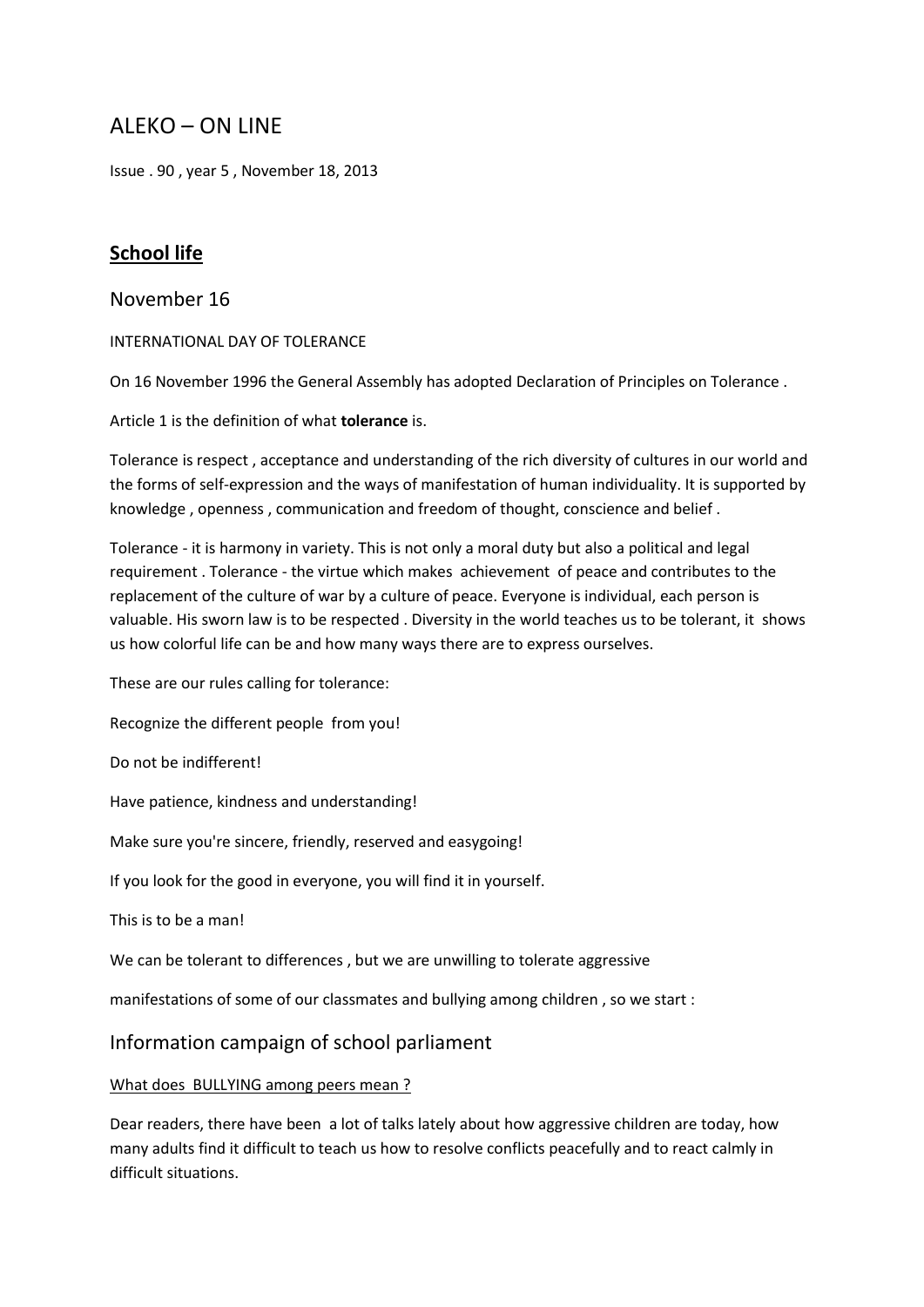We would like to help as we conduct an information campaign through the school newspaper and introduce all the students , teachers and parents with the term " harassment" . Not everyone knows what this word means and what groups of behavior it is concerned. But we think everyone knows that harassing someone deliberately is unacceptable . We urge everyone to read the information that we have chosen to be vigilant and communicate to their teachers and parents if they witnessed or were bullied at school or outside school. If we all unite around the idea to be benevolent and tolerant between each other, we will deal successfully with the problem called " peer harassment ."

Bullying in school among peers means:

First , when a child or group of children deliberately mistreat another child who is weaker and can not defend himself, eg : annoying him , insulting him , mocking him , calling him indecent nicknames pushing, hitting, kicking or threatening him , taking his stuff , blackmailing, closing him in the room or doing other unpleasant things.

**Harassment** is also when about a child arewriten offensive things , on the blackboard , the walls , or malicious gossips and rumours are invented and spread out or when other children deliberately exclude him from the games, or they do not want to talk or do anything with him.

**Harassment** is when all that is done not only once but it has been repeated many times for a long time.

**Harassment** differs from the conflicts, quarrels or fights at school occurring among children at approximately one and the same age.

#### **S C H O O L F O R P A R E N T S**

#### WHAT WE KNOW ABOUT EDUCATION

Authoritative style. Parents, who maintain this style of education, set rules and ensure compliance. However, they explain and discuss with their children the meaning of these rules , listen to them and understand them . These parents are strict but fair , they support rather than punish. They require their children to defend their positions, to be socially responsible and independent.

Authoritarian style. These parents establish rules that must be adhered to any cost. Failure leads to penalties. They do not explain or discuss methods and rules . "You have to do this because I say so".

Easygoing style. It is opposite of authoritarian style. These parents often have requirements to their children and rarely discipline them . They avoid conflicts and often retreat to children`s whims. They do not expect mature behavior. The relations of children with this type of parents resemble more friendly rather than the relationship between a parent and a child.

Children of authoritative parents are mostly happy , capable and successful.

Children who have been brought from authoritarian parents are often submissive and strict. They have a lower social competence jurisdiction , a low self-esteem , and are often unhappy.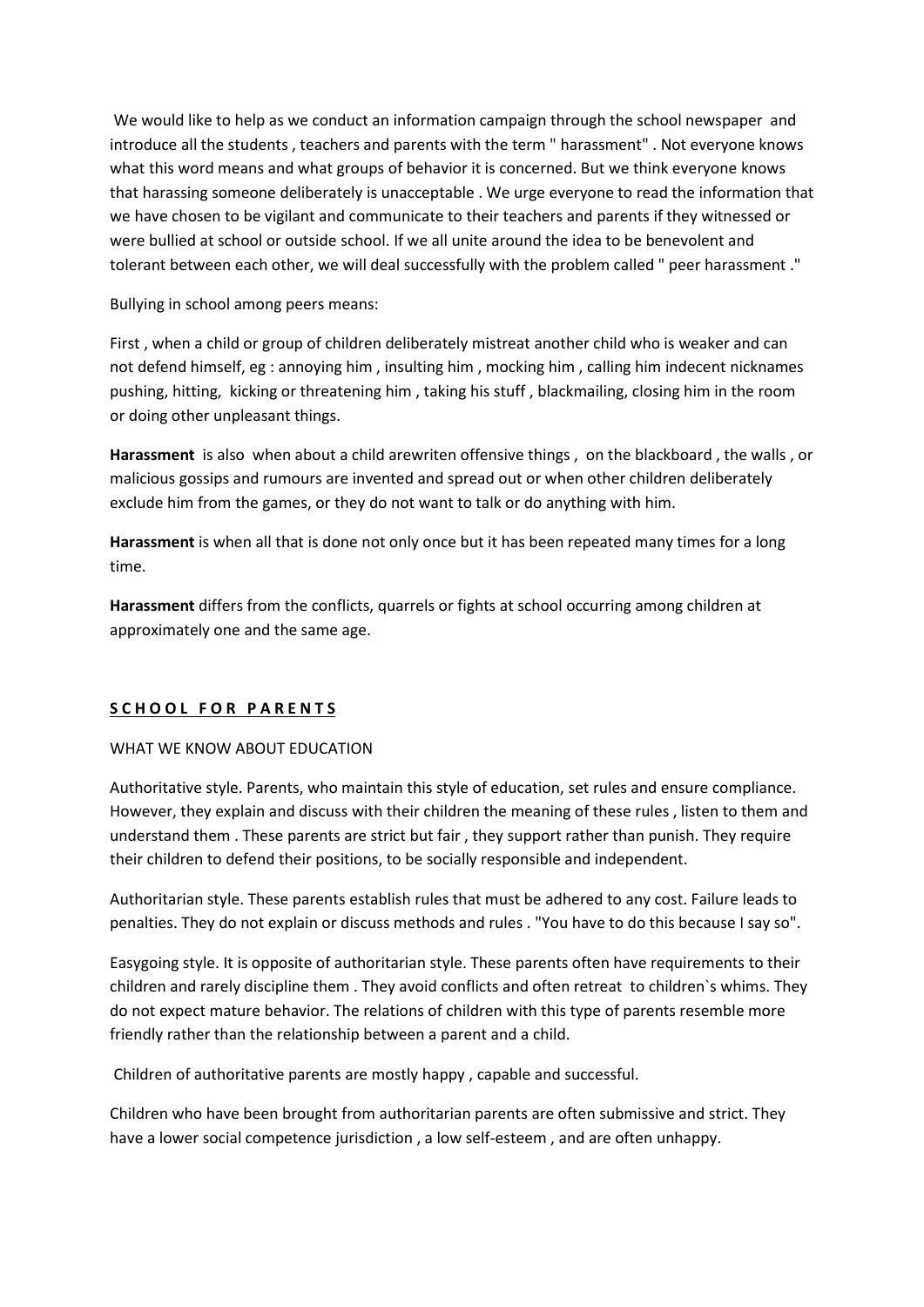Conciliatory style of education usually leads to the behavior of low self-control . These children are often dissatisfied with life, have a poor performance in school and have problems complying with rules not only at home but outside home, too.

Zdravka Petrova - guidance counselor by materials from the Internet

### **ECOLOGY**

### Reserves in Bulgaria

## S R E B A R N A

The biosphere reserve is near the village of Srebarna located 2 km south of the Danube River and 16 km west of Silistra, on an area of 600 ha. It covers Silver Lake and the territories around it. Its fame is connected , on the one hand, the fact that it is just on the way of the migratory birds from Europe to Africa -VIA Pontika and, on the other hand, the unique and various types of waterfowl in it .

The reserve is included in the "Man and Biosphere " World Network Biosphere Reserves Program of UNESCO and in the list of Important Bird Areas in Europe. The reserve there is a Natural museum, where preparative inhabitants of the lake can be seen. Another interesting tourist attraction is a the opportunity to observe birds by means of a video camera that is put in the lake. An eco trail is an opportunity where visitors can enjoy beautiful views from specially constructed watching sites or can rest in the pavilions for recreation .

Silver Lake is a really impressive natural object. It is not accidentally included in the list of A Hundred National Tourist Sites of the Bulgarian Tourist Union.

Srebarna has been entered in the Register of Protected areas by a Decree of the Ministry.

Ivan Ganev – a teacher of Geography

## *C H E S S*

REPLY OF THE TASK from issue 89:

# <sup>1</sup>. Oe5! Dd8 (Db7? 2. Of6 #) 2. Da8

## $1 - 0$

NEW TASK

Whites on move win: